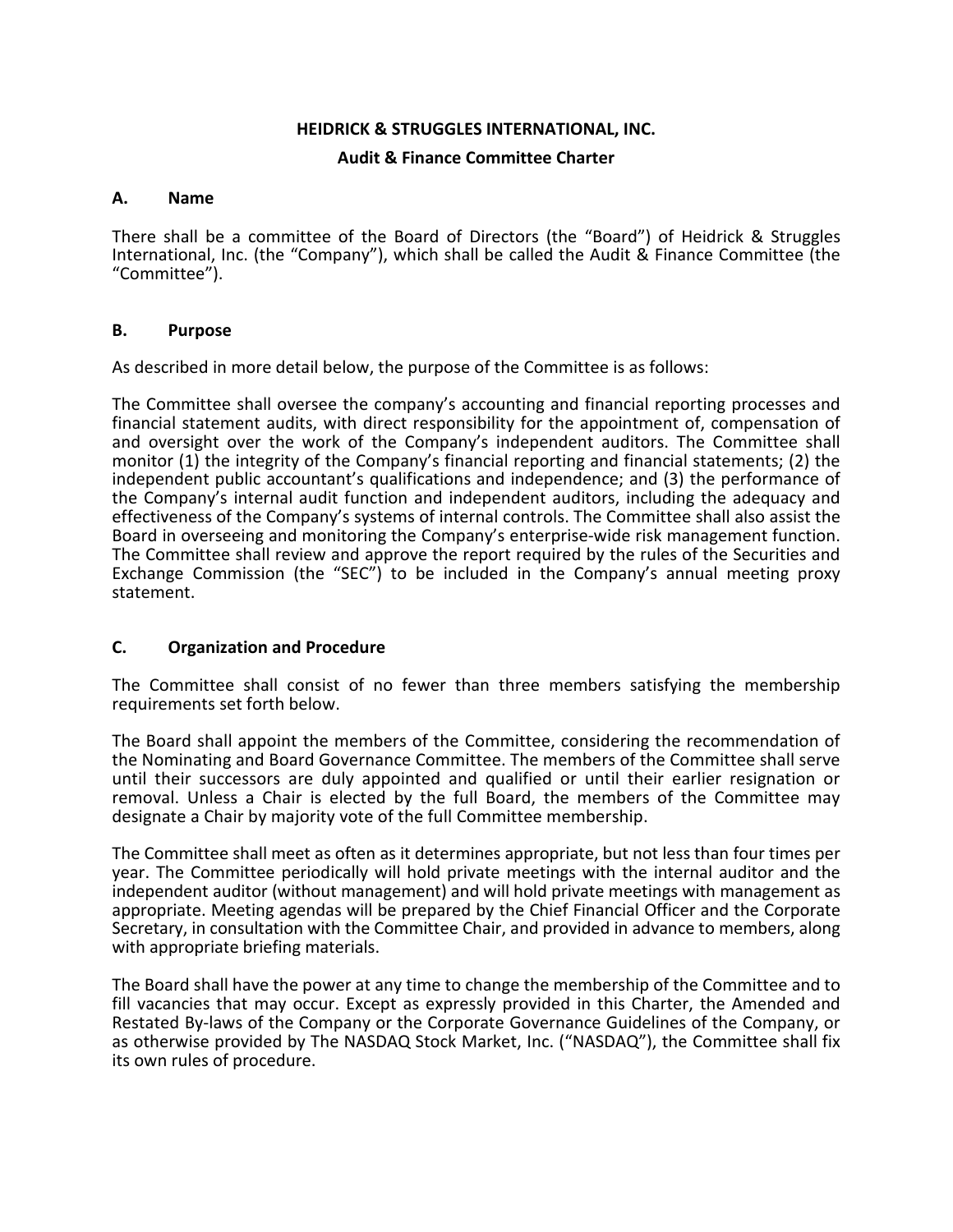The Committee shall report regularly to the Board summarizing the Committee's actions and any significant issues considered by the Committee.

# **D. Statement of Policy**

The Committee shall provide assistance to the Board in fulfilling the Board's responsibilities to the stockholders and other security holders of the Company regarding corporate accounting and reporting practices, including the quality and integrity of the financial reports of the Company. In doing so, the Committee should strive to maintain free and open means of communication between the Committee members, independent auditors and financial management of the Company.

While the Committee has the responsibilities and powers set forth in this Charter, it is not the duty of the Committee to prepare financial statements, plan or conduct audits or determine that the Company's financial statements and disclosures are complete and accurate and are in accordance with generally accepted accounting principles in the United States ("GAAP") and applicable rules and regulations. These are the responsibilities of management and the independent auditors.

# **E. Membership Requirements**

The following criteria for membership on the Committee shall be followed:

1. Each member of the Committee shall be able to read and understand fundamental financial statements, including the Company's balance sheet, income statement and cash flow statement.

2. At least one member of the Committee shall be an "audit committee financial expert" as defined in the applicable SEC rules.

3. Each member of the Committee shall meet the independence requirements of the Company's Director Independence Standards and the applicable NASDAQ and SEC rules for being a member of an audit committee, subject to any exceptions authorized under the rules, as such rules are amended from time to time.

# **F. Committee Authority and Delegation**

The Committee shall have the sole authority to appoint or replace the independent auditors and shall approve all audit engagement fees and terms. The Committee shall also have the sole authority to approve the provision of any permissible non-audit services by the independent auditors and the fees with respect thereto. The Committee shall consult with management but shall not delegate these responsibilities, except that pre-approvals of permissible non-audit services may be made by the Committee Chair in accordance with the rules of the SEC.

The Committee shall be given the resources and assistance necessary to discharge its responsibilities, including unrestricted access to Company personnel and documents and the Company's independent auditors. The Committee shall have the authority to retain legal, accounting or other consultants to advise it, and to conduct or authorize investigations into any matters within its scope of responsibilities. The Committee shall have appropriate funding as it determines for payment of compensation to the independent auditor and advisers to the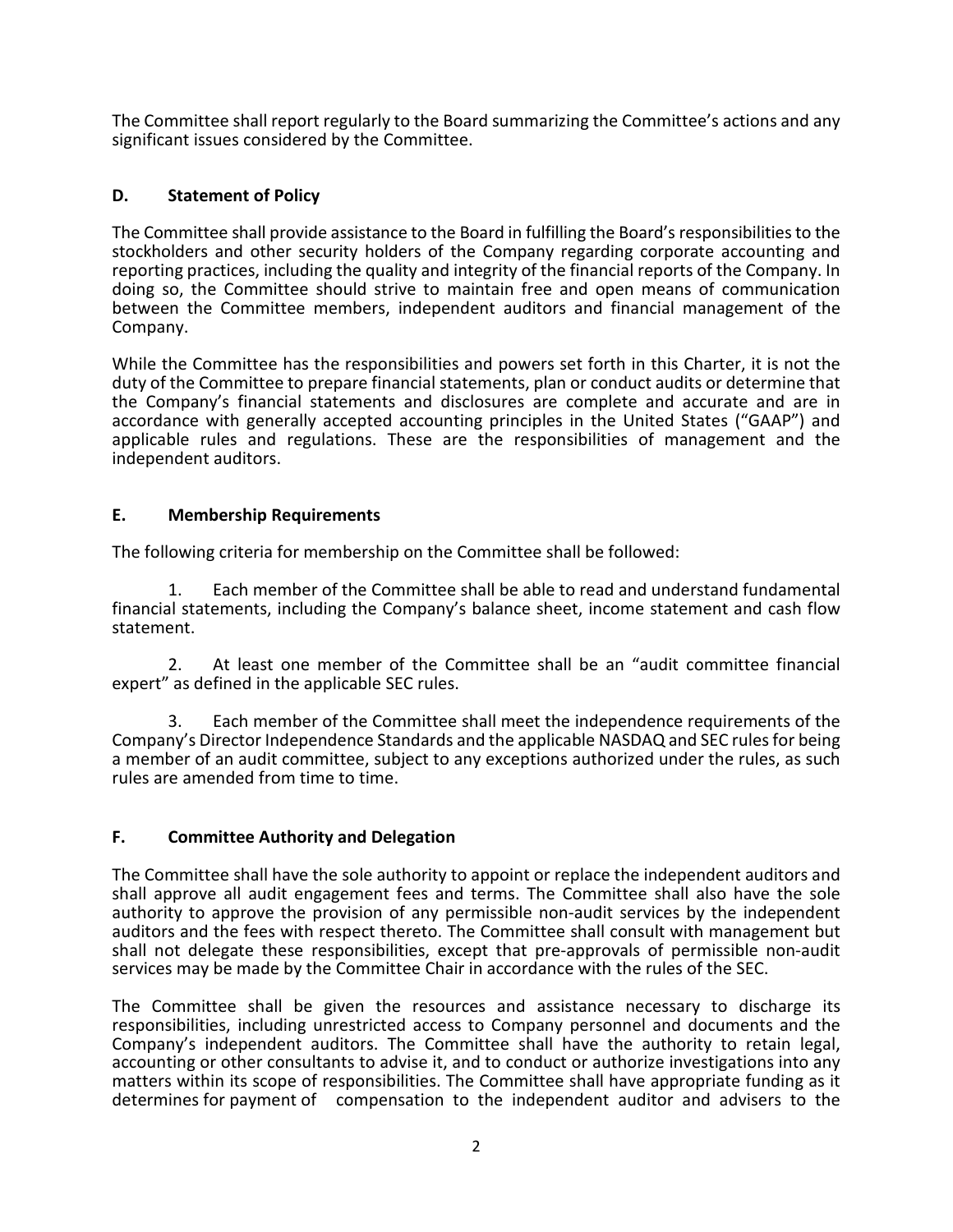Committee; and ordinary administrative expenses that are necessary or appropriate to the Committee in carrying out its duties. The Committee may request any officer or employee of the Company, the independent auditor, the Company's outside counsel, the Committee's counsel or others to attend a meeting of the Committee or to meet with any members of, or consultants to, the Committee.

The Committee may delegate its authority under this Charter as follows:

1. The Committee may delegate any of its duties and responsibilities to (a) one or more of its members; (b) a subcommittee consisting of one or more of its members; or (c) another of the Company's Directors, unless otherwise prohibited by applicable law or listing standards.

2. Any such member, subcommittee or other Director will provide periodic verbal or written reports, as the Committee may direct from time to time, regarding any activities taken pursuant to such delegation.

3. The Committee may terminate or revoke any such delegation at any time.

## **G. Committee Responsibilities**

The Committee shall have the following responsibilities:

1. The Audit. Meet and review with management and the independent auditor the following:

- 1.1. The scope and plan, and coordination of audit efforts.
- 1.2. The results of the audit of the Company's annual financial statements and the review of the Company's quarterly financial statements.
- 1.3. Any problems, difficulties or differences encountered in the course of audit work, including any disagreements with management or restrictions on the scope of activities or access to requested information and responses thereto (the Committee also shall resolve such disagreements).
- 1.4. Any changes required in the planned scope of the audit plan.
- 1.5. Review and discuss with the independent auditor any critical audit matter ("CAM") addressed in the audit of the Company's financial statements and the relevant financial statement accounts and disclosures that relate to each CAM.
- 1.6. Critical accounting policies and practices used by the Company in preparing its financial statements.
- 1.7. All alternative treatments of financial information within GAAP that have been discussed with management, ramifications of the use of such alternative disclosures and treatments and the treatment preferred by the independent auditor.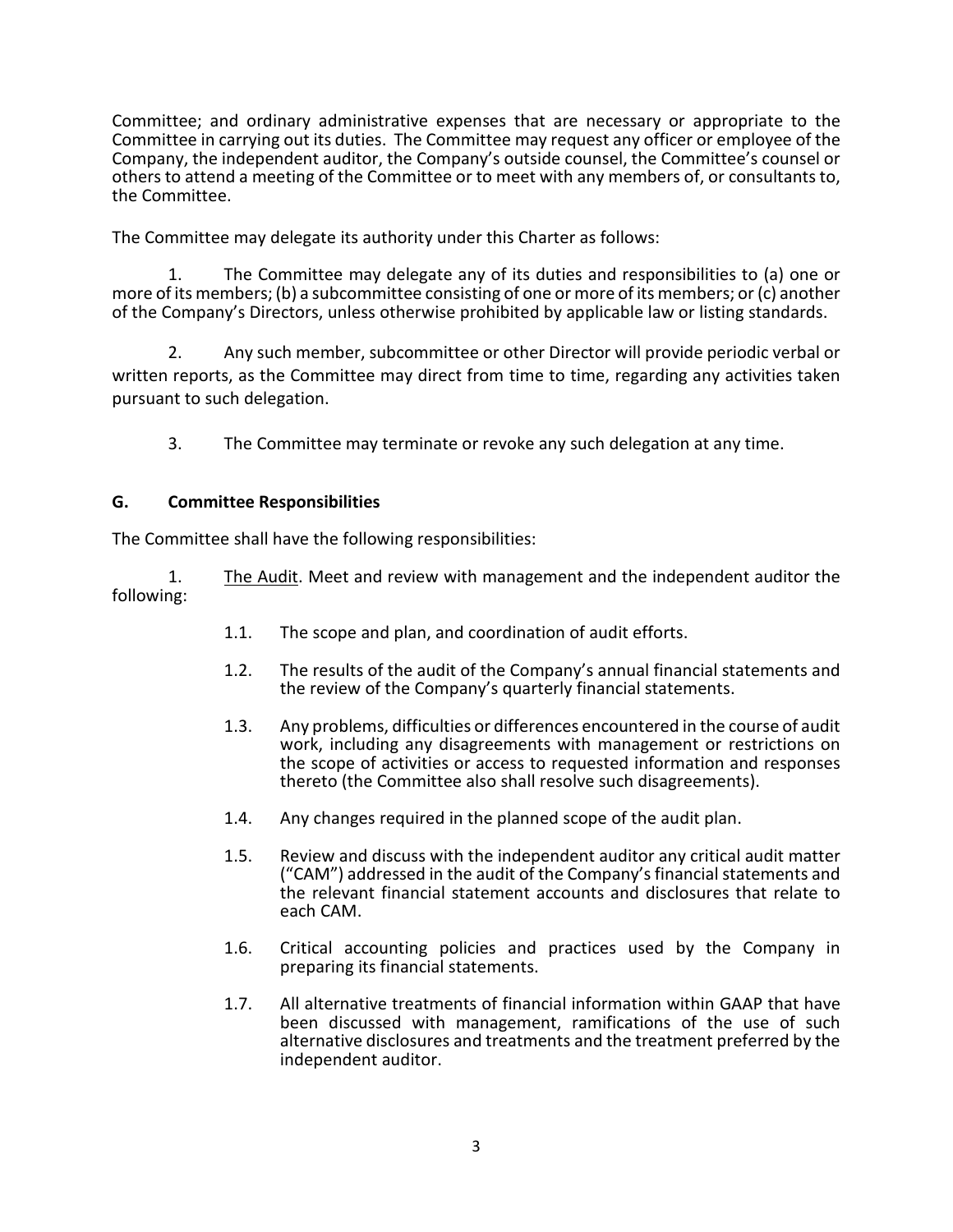- 1.8. The independent auditor's judgments about the quality, not just the acceptability, of accounting principles as applied in the Company's financial reporting, including the consistency of the Company's accounting policies and their application and the clarity and completeness of the Company's financial statements and related disclosures.
- 1.9. The independent auditor's reasoning in determining the appropriateness of (i) changes in the Company's accounting practices or policies, (ii) Company estimates, judgments and uncertainties, (iii) unusual transactions and (iv) accounting policies relating to significant financial statement items.
- 1.10. Material communications between the independent auditor and management.
- 1.11. Any other matters related to the conduct of the audit which are to be communicated to the Committee under the applicable requirements of the Public Company Accounting Oversight Board ("PCAOB"), as may be modified or supplemented, or the rules of the SEC.
- 1.12. Any accounting adjustments that were noted or proposed by the independent auditors but were passed (as immaterial or otherwise).
- 1.13. The scope and results of testing done by the independent auditor to support its attestation reports required under Section 404 of the Sarbanes-Oxley Act of 2002.

2. Company Reporting. The Committee shall do the following with respect to the Company's reporting obligations:

- 2.1. Review and discuss significant current financial reporting issues and practices.
- 2.2. Recommend to the Board whether the annual audited financial statements should be included in the annual report on Form 10-K for filing with the SEC.
- 2.3. Review and discuss the annual audited financial statements and quarterly financial statements with management and the independent auditor, including the Company's disclosures under "Management's Discussion and Analysis of Financial Condition and Results of Operations," before the filing of the Company's Form 10-K and Form 10-Qs.
- 2.4. Prepare the Committee's report that is made in periodic filings as required by the applicable NASDAQ and SEC rules and take the appropriate steps to ensure that such report complies with applicable requirements.
- 2.5. Confirm that the Company's quarterly financial statements have been reviewed by the Company's independent auditor, in accordance with the auditing standards of the PCAOB, prior to the filing with the SEC of each quarterly report on Form 10-Q.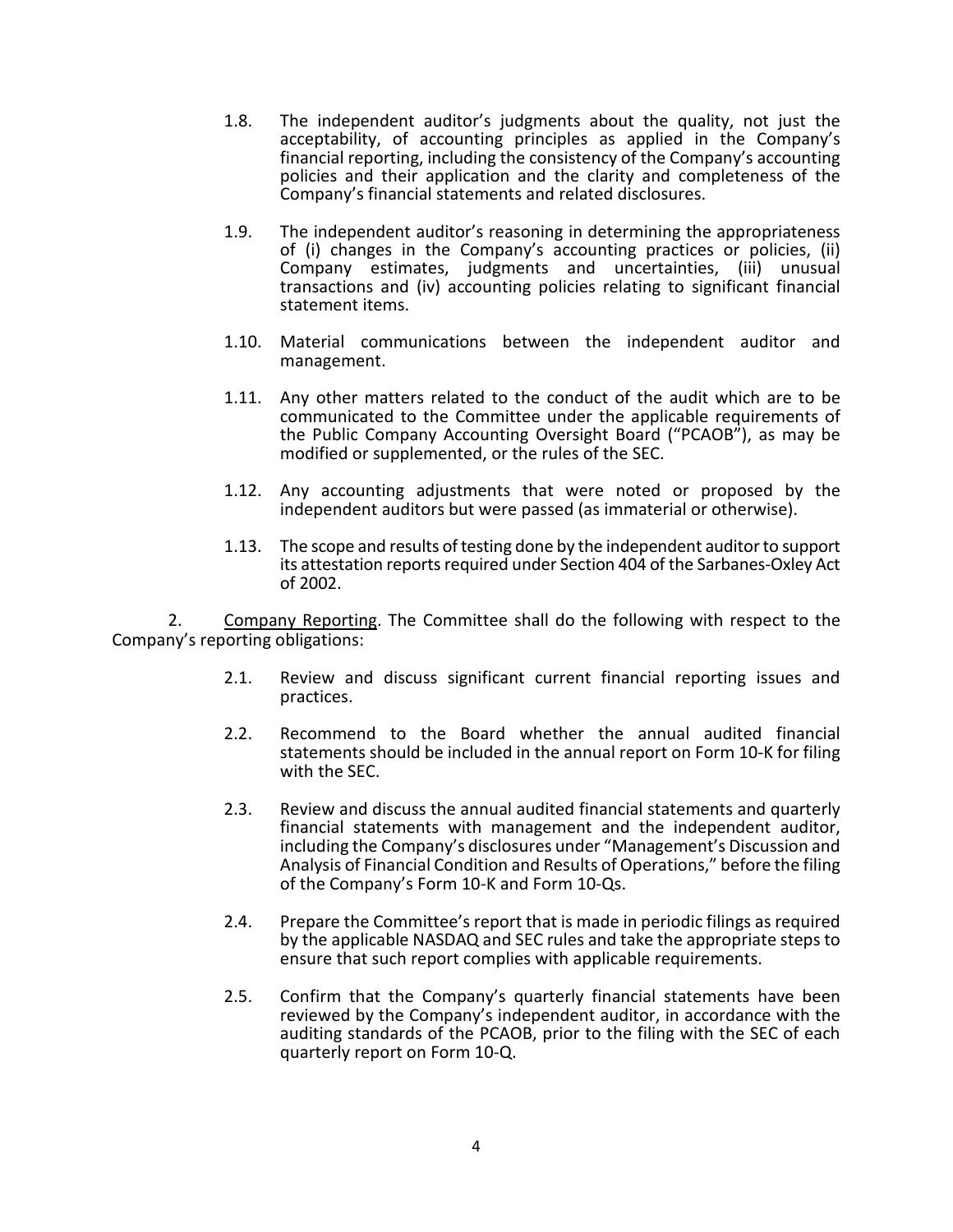- 2.6. Review with management the adequacy and effectiveness of the Company's internal accounting and financial controls, including any related recommendations of the independent auditor and management's responses thereto.
- 2.7. Review with management, and any outside professional as the Committee considers appropriate, the effectiveness of the Company's disclosure controls and procedures.
- 2.8. Review with management and any outside professionals as the Committee considers appropriate, important trends and developments in financial reporting practices and requirements and their effect on the Company's financial statements.

3. Earnings Announcements. Discuss with management, prior to distribution, earnings press releases (paying particular attention to any use of pro forma information or non-GAAP financial measures), as well as financial information and earnings guidance (generally or on a case-by-case basis) provided to analysts and rating agencies.

4. Oversight of Independent Auditor. Appoint the independent auditor; approve all audit and permissible non-audit engagements and fees of the independent auditor; and oversee and review the performance of the independent auditor and take any appropriate actions, including discharge and replacement.

5. Independence of Auditor. Confirm the independence and objectivity of the independent auditor, including receiving from the independent auditor, on an annual basis, a formal written statement delineating all relationships between the independent auditor and the Company consistent with the requirements of the PCAOB; actively engage in discussions with the independent auditor regarding any disclosed relationships or services that may affect their objectivity and independence; oversee the independence of the independent auditor; and ensure that appropriate audit personnel are rotated from the review and audit of the Company's financial statements as required by the applicable rules of the SEC.

6. Annual Quality Control Report and Review*.* At least annually, obtain a report by the independent auditors describing: (a) the firm's internal quality-control procedures; and (b) any material issues raised by the most recent internal quality-control review, or peer review, of the auditing firm or by any inquiry or investigation by governmental or professional authorities, within the preceding five years, respecting one or more independent audits carried out by the firm, and any steps taken to deal with any such issues.

7. Internal Audit. Review findings from completed internal audits and progress reports on the current internal audit plan. Review the appointment, reassignment or dismissal of the director of internal audit.

8. Dividend. Review and make recommendations to the Board concerning the payment of cash dividends.

9. Global Retirement Plans. Provide oversight, in conjunction with the Human Resources and Compensation Committee of the Board of the administration and maintenance of the Company's global retirement and other deferred compensation plans as they may specifically relate to the Company's financial statements or condition.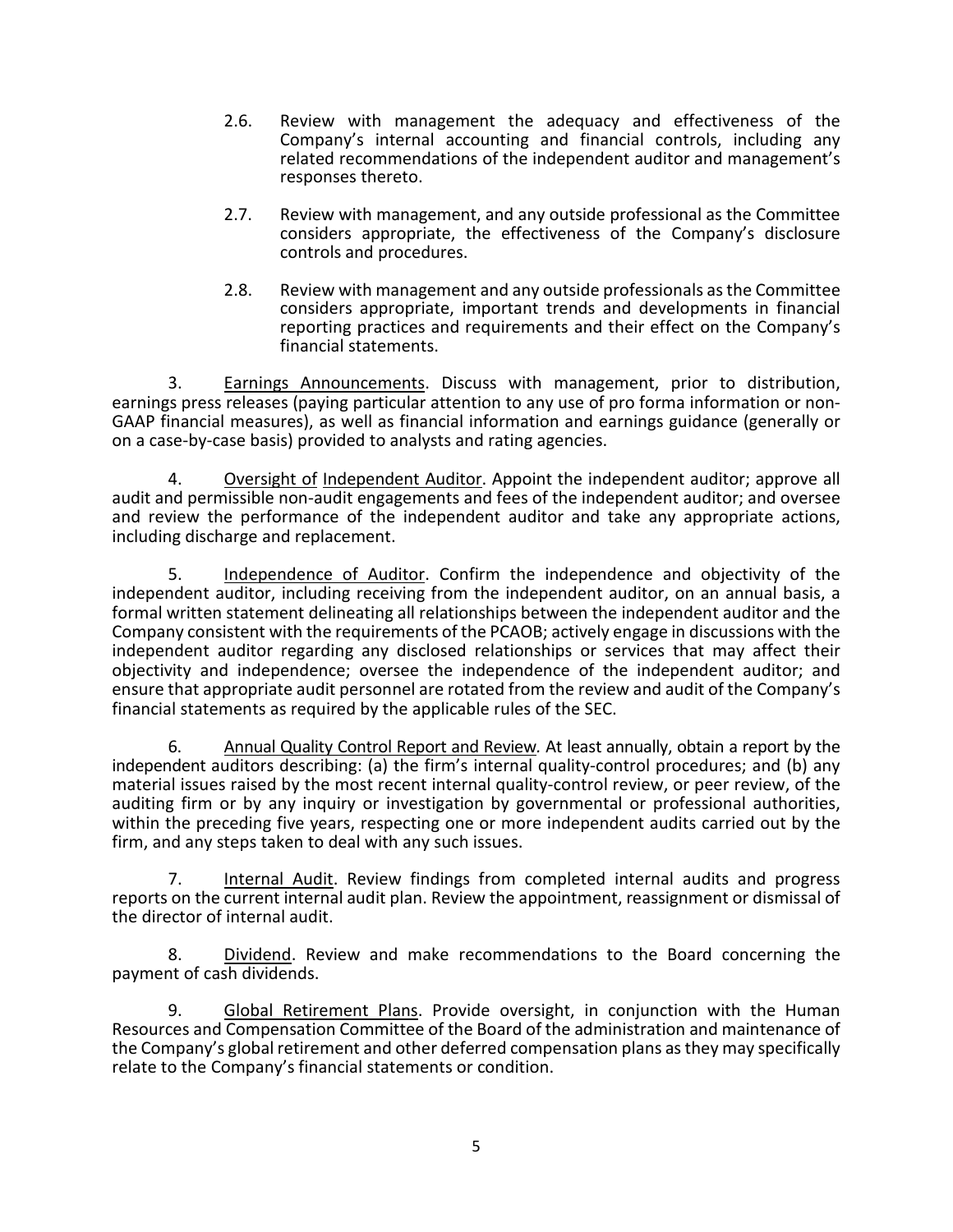10. Investigations. Conduct or authorize investigations into any matters within the Committee's scope of responsibilities.

11. Whistleblower Complaints. Establish procedures for (a) the receipt, retention and treatment of complaints received by the Company regarding accounting, internal accounting controls or auditing matters and (b) the confidential, anonymous submission by employees of the Company of concerns regarding questionable accounting or auditing matters in accordance with the applicable SEC and NASDAQ rules.

12. Regulatory Matters. Review with the Chief Legal Officer any legal and regulatory matters that may have a material impact on the Company's financial statements, financial condition or results of operations.

13. Code of Business Ethics*.* Consult with the Nominating and Board Governance Committee on the adequacy of the Code of Ethics; review the Company's procedures for detecting violations of and ensuring compliance with the Code of Ethics; review all violations and waivers of the Code of Ethics.

15. Related Party Transactions*.* Review all related party transactions reported to the Committee by the Nominating and Board Governance Committee for appropriate financial statement disclosure.

### 16. Risk Management.

- 16.1 Inquire of management and the independent auditor concerning significant financial risks or exposures and assess the steps management has taken to minimize such risks; review with the independent auditor its assessment of fraud risks; and
- 16.2 Assist the Board in its responsibilities of overseeing that the Company has established, documented, maintained and periodically reevaluates its processes to implement a system of enterprise risk management, and the steps taken to monitor or mitigate such exposures, including the Company's procedures and any related policies with respect to risk assessment and risk management and review reports from management with respect to significant enterprise-wide risks facing the Company, including but not limited to, financial and cybersecurity risks.

17. Retention of Independent Auditor Personnel*.* Recommend to the Board policies for the Company's hiring of employees or former employees of the independent auditors who were engaged on the Company's account, which comply with the applicable rules of the SEC.

18. Retention of Other Advisors. Obtain advice and assistance from internal or external legal, accounting or other advisors as appropriate.

19. Private Meetings. Meet periodically with the independent auditors and the internal auditors in separate executive sessions to discuss any matters that the Committee or these groups believe should be discussed privately with the Committee.

20. Annual Review of Charter. Review and reassess the adequacy of this Charter annually and recommend any changes to the Board for approval.